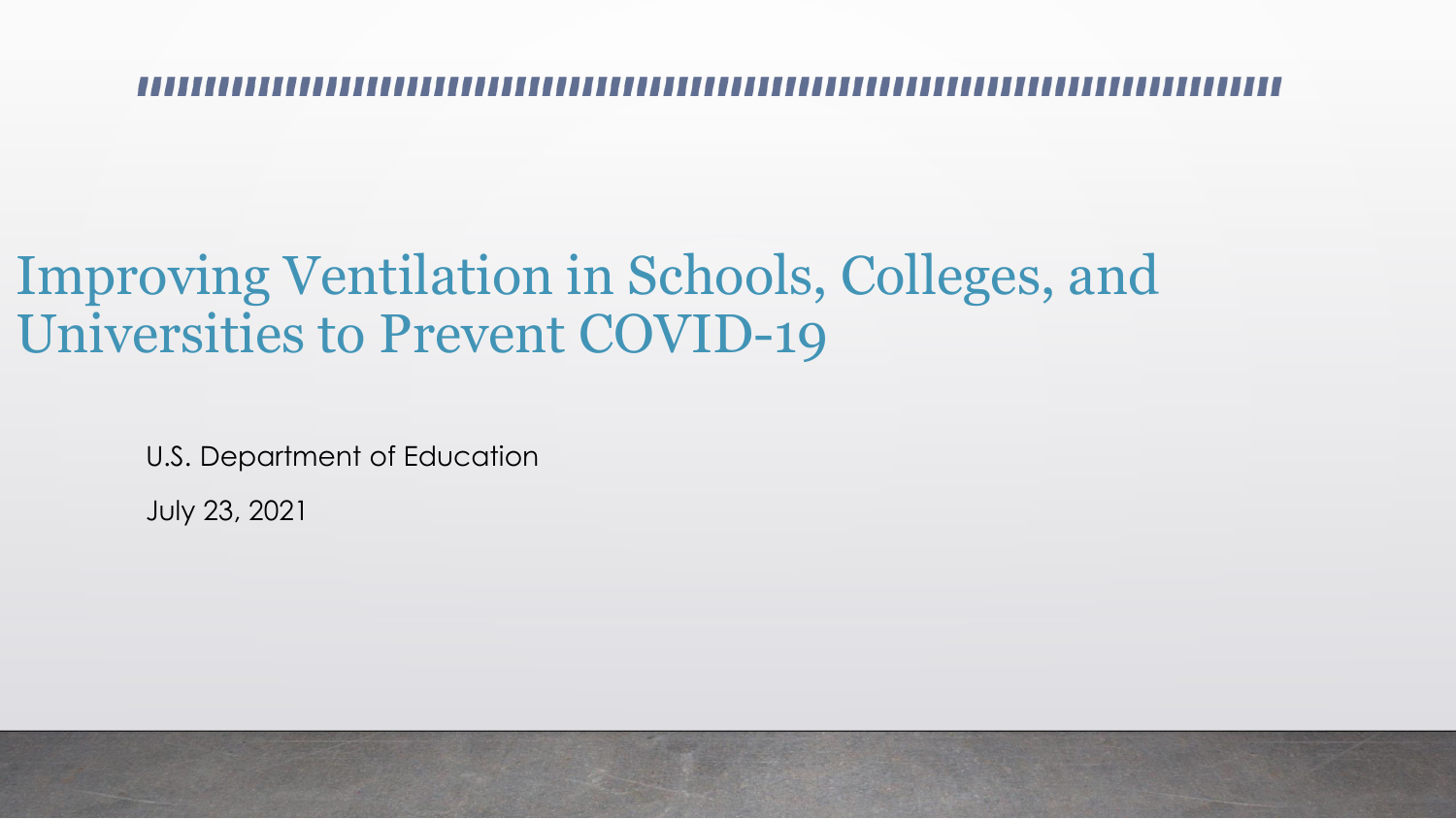- The following is a summary by Technical Air Systems, Inc. of a report by the U.S. Department of Education entitled, Improving Ventilation in Schools, Colleges, and Universities to Prevent COVID-19 issued July 23, 2021.
- The report in its entirety can be found at: <https://www.ed.gov/coronavirus/improving-ventilation>
- Citation:

**Improving Ventilation in Schools, Colleges, and Universities to Prevent COVID-19**

**<https://www.ed.gov/coronavirus/improving-ventilation>**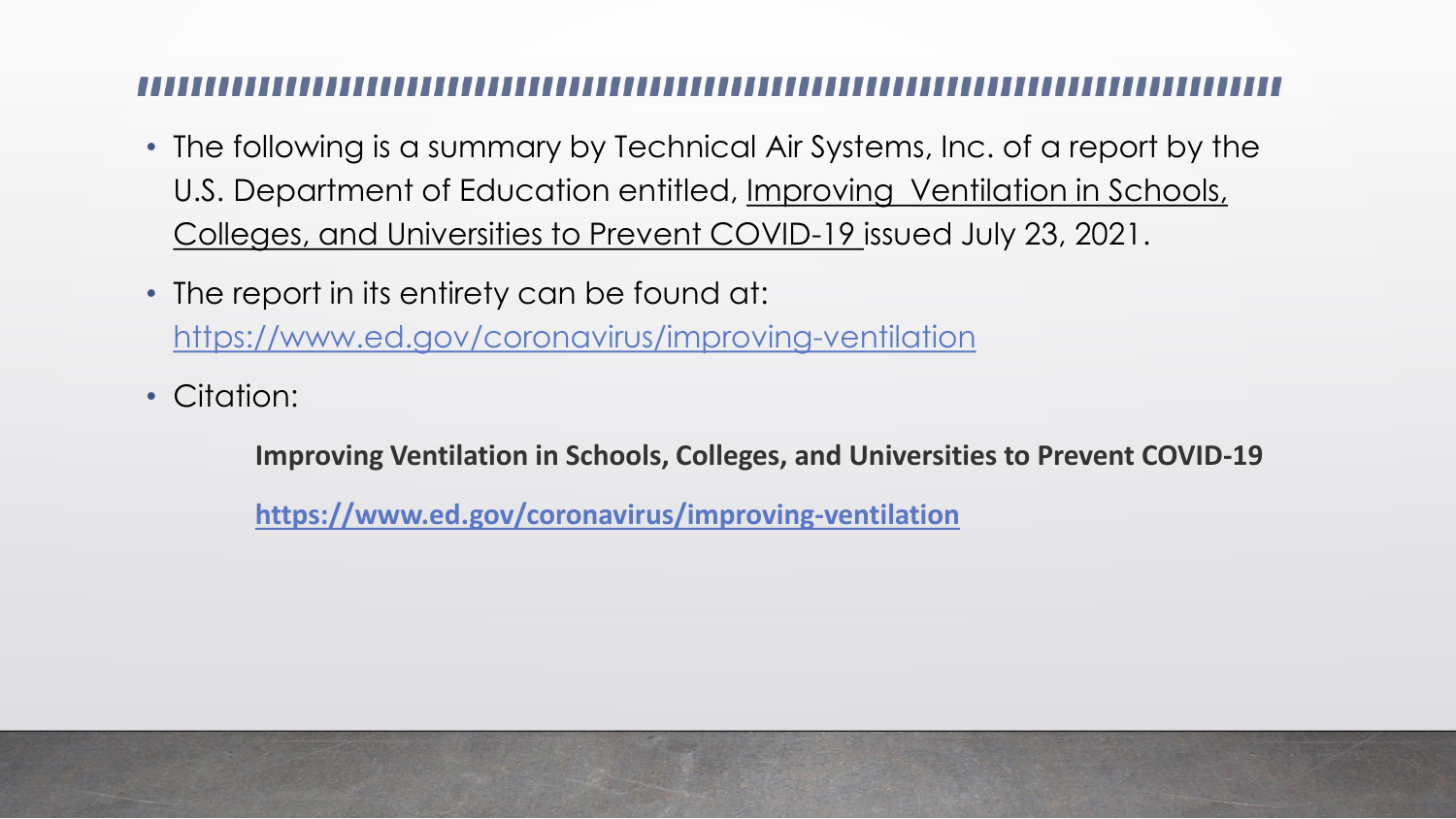### Did you know?

*You can use American Rescue Plan (ARP) education funds further described below to improve indoor air quality for in-person instruction, including through:*

- Inspection, testing, and maintenance of current ventilation systems and approaches
- Purchasing portable air filtration units, such as HEPA air filters
- Purchasing MERV-13 (or higher) filters for your HVAC system and ACs
- Purchasing fans
- Repairing windows and/or doors so that they can open to let fresh air in
- Servicing or upgrading HVAC systems consistent with industry standards
- Purchasing equipment to run outdoor classes
- Purchasing carbon dioxide (CO2) monitors, air flow capture hoods, and anemometers for custodians and building personnel to assess ventilation
- Paying for increased heating/cooling costs due to increased use of heating/cooling systems
- Other spending that supports inspection, testing, maintenance, repair, replacement, and upgrade projects to improve the indoor air quality in school facilities
	- including mechanical and non-mechanical heating, ventilation, and air conditioning systems, filtering, purification and other air cleaning, fans, control systems, and window and door repair.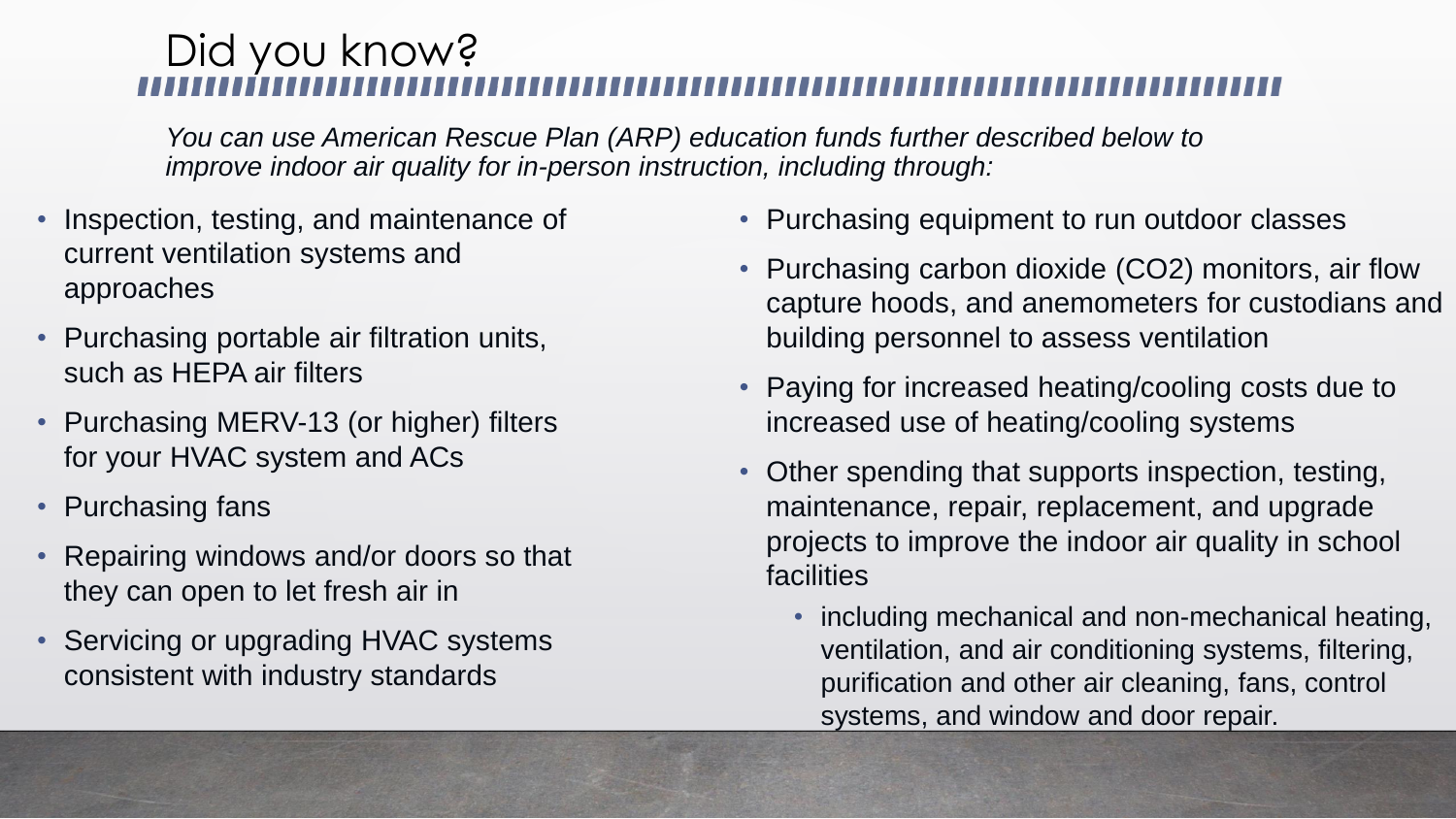### **Discussion**

- Clean air is essential for living and learning
- Effective ventilation is an important part of COVID-19 prevention
- Before the pandemic, some schools, colleges, and universities had indoor air quality challenges
- Moving into the 2021-2022 school year, ventilation continues to be a top concern for many communities
- Proper ventilation is a key prevention strategy for maintaining healthy environments
	- along with other preventive actions, can reduce the likelihood of spreading disease
- Wearing a well-fitting, multi-layer mask helps keep virus particles from entering the air and protects mask wearers
- Good ventilation is another critical step to help reduce the number of airborne virus particles



### Estimated Percentage of Public School Districts in Which at Least Half the Schools Need Updates or Replacements of Selected School Building Systems and Features

Source: GAD analysis of school district survey data. | GAO-20-494

Note: GAO administered the survey from August to October 2019. Thin bars in the chart display the 95 percent confidence interval for each estimate.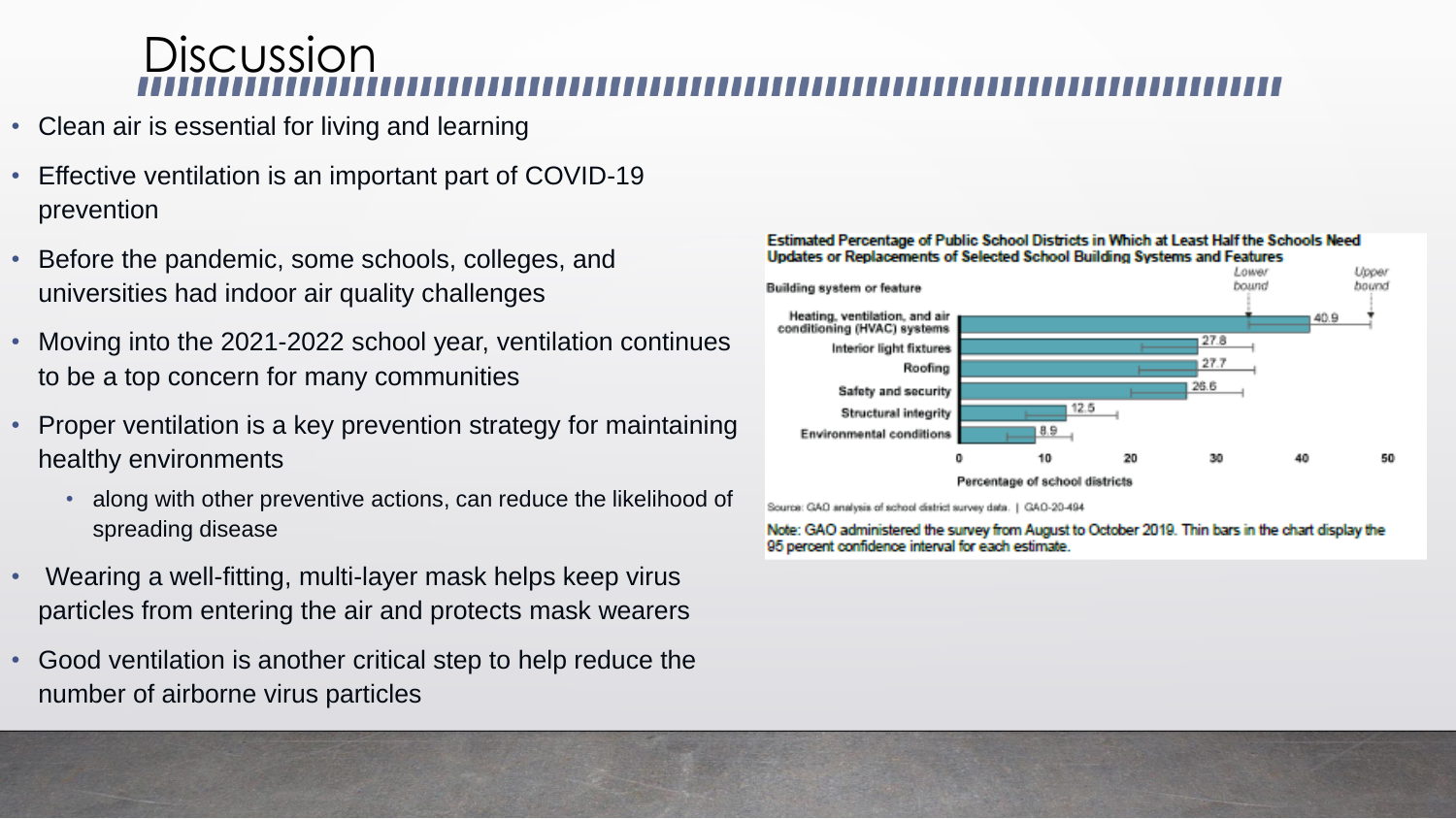### **Discussion**

- The ARP provided \$122 billion for the Elementary and Secondary [Schools Emergency Relief \(ESSER\) Fund](https://oese.ed.gov/offices/american-rescue-plan/american-rescue-plan-elementary-and-secondary-school-emergency-relief/)
	- Used to help schools prevent the spread of COVID-19 and recover from its effects
		- including improving indoor air quality, so school leaders across the country can act now to improve ventilation in their buildings.
- The ESSER funds and Governors Emergency Education Relief (GEER) funds can also support this work.
- [Higher Education Emergency Relief \(HEER\) funds](https://www2.ed.gov/about/offices/list/ope/arp.html) provided under the ARP and previous stimulus funds can support many ventilation improvements in institutions of higher education (IHEs).
- ESSER, GEER, and HEER funds can support both immediate actions and longer-term projects including the inspection, testing, maintenance, repair, replacement, and upgrading of projects to improve indoor air quality in school facilities.
	- This can include system upgrades, filtering, purification and other air cleaning, fans, and window and door repair.



### **GOVERNOR'S EMERGENCY EDUCATION RELIEF FUND**

HEERF **Higher Education Emergency Relief Fund**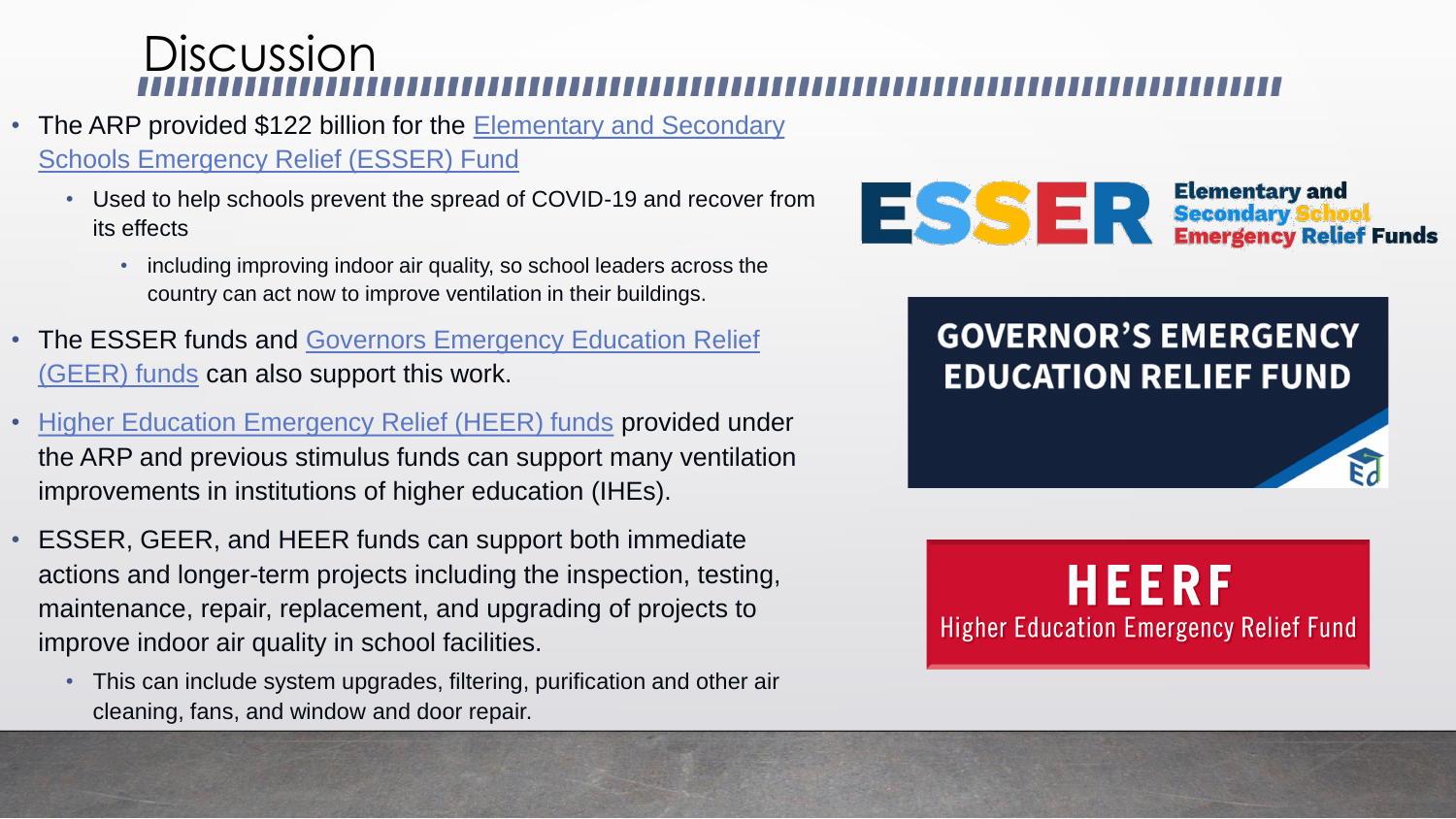*The below resources are based on current recommendations by the Center for Disease Control and Prevention (CDC) and the Environmental Protection Agency (EPA).*





### • **Bringing in as much outdoor air as possible.**

- Open windows wherever it is safe to do so,
	- including in classrooms and on school buses and other transportation.
- Where safe, opening doors can also improve airflow.
- Using child-safe fans in accordance with CDC guidance increases the impact of open windows and doors.
- Hold classes, activities, and meals outdoors when safe and feasible.
- **Ensuring exhaust fans** in restrooms and kitchens are working properly
	- use them during occupancy and for 2 hours afterward to remove particles from the air.
	- Keep all fans and filters clean to maximize airflow.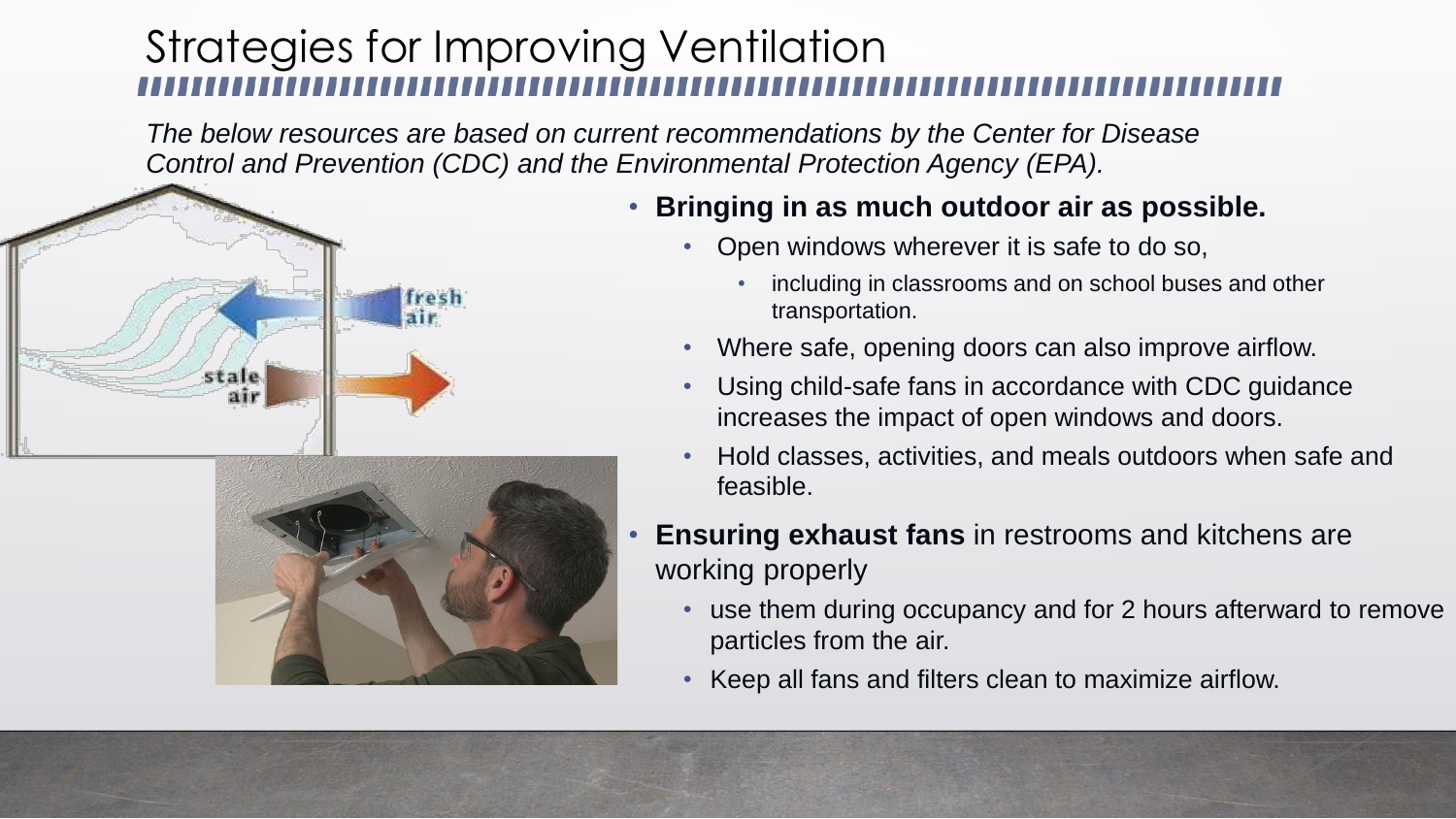- **Using heating, ventilation, and air conditioning (HVAC) settings to maximize ventilation**
	- [Service or upgrade HVAC systems consistent with current](https://www.ashrae.org/technical-resources/ashrae-standards-and-guidelines) industry standards.
	- Set systems to bring in as much outdoor air as the system can safely support
		- including for 2 hours before and after occupancy.
	- Reduce or eliminate air recirculation in consultation with an HVAC expert.
	- Disable demand-controlled ventilation controls.
	- In classrooms or buildings controlled at the thermostat, set the fan to the "on" position instead of "auto," which will operate the fan continuously, even when heating or air conditioning is not required.
	- Use a scheduled inspection and maintenance program for HVAC systems to allow repair, modification, or replacement of equipment.
	- In consultation with HVAC experts and health officials, consider changing HVAC system filters more often than recommended by normal maintenance requirements.

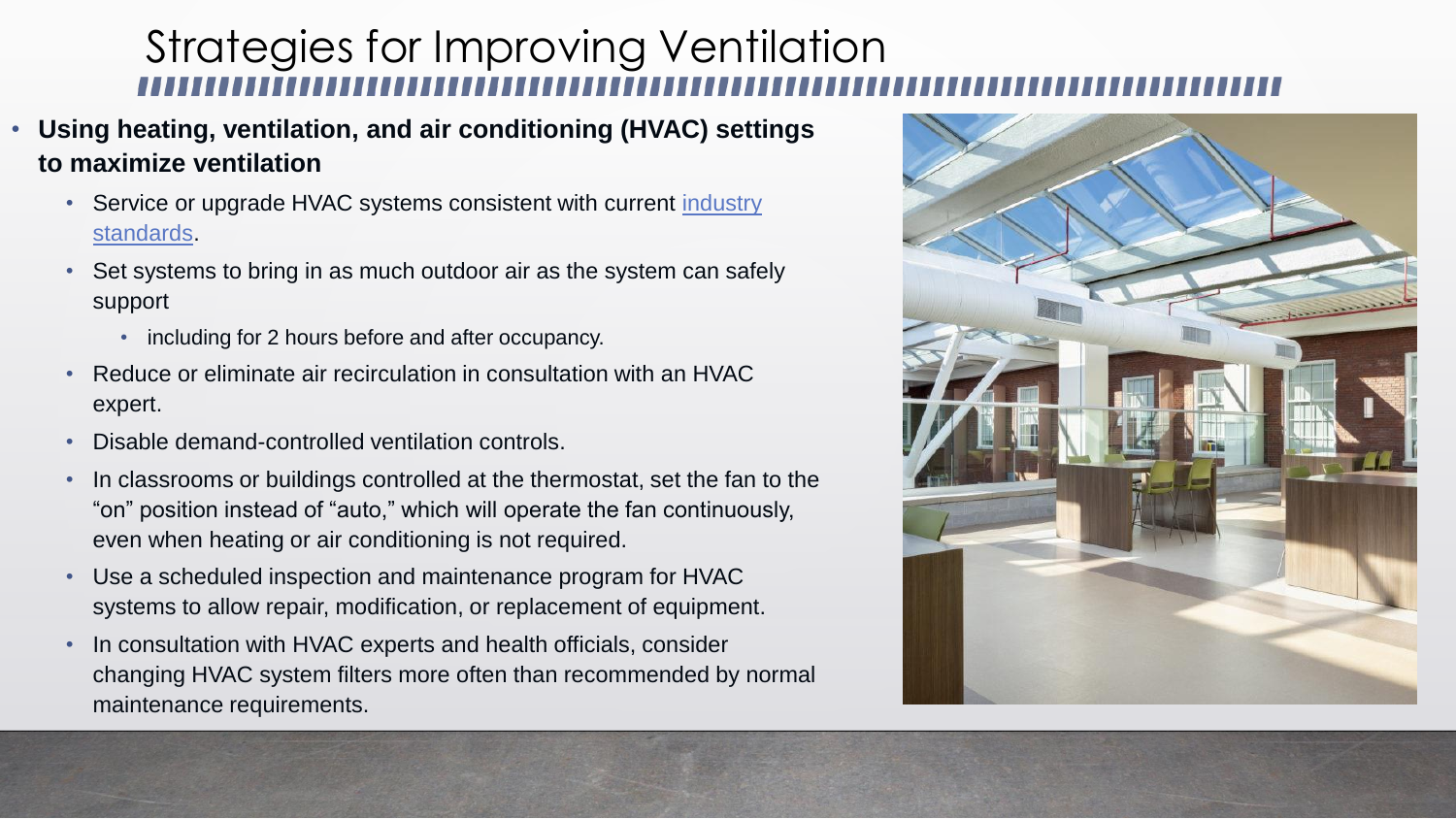



### • **Filtering and/or cleaning the air**.

- Upgrade HVAC filters to minimum efficiency reporting value (MERV)-13, or the highest MERV rating a building's ventilation system can accommodate to improve air filtration as much as possible without significantly reducing airflow.
- Ensure HVAC filters are sized, installed, and replaced at least as frequently as according to the manufacturer's instructions.
- Consider using portable air cleaners that use filtration technology, such as (HEPA) filters.
- A [July 2021 CDC report](https://www.cdc.gov/mmwr/volumes/70/wr/mm7027e1.htm?s_cid=mm7027e1_w) shows that HEPA filters can reduce exposure to the virus that causes COVID-19, particularly in combination with universal and correct mask wearing.
- Select air cleaners of appropriate capacity for the space in which they will operate.
- Portable air cleaners can go in any room of a school building to serve as an additional safety and mitigation layer, including in areas where airflow may be limited, and/or in areas where sick individuals may be present such as a nurse's office or sick/isolation room.
- CDC guidance on [ventilation in the home](https://www.cdc.gov/coronavirus/2019-ncov/prevent-getting-sick/Improving-Ventilation-Home.html) may be relevant for residential dormitories.
- Caution: Some products sold as air cleaners intentionally generate ozone and are not safe to use when people are present.
- Consumers should assess any claims about air disinfection devices to determine whether they have been tested in similar conditions to those where they would be used, including in schools, colleges, and universities.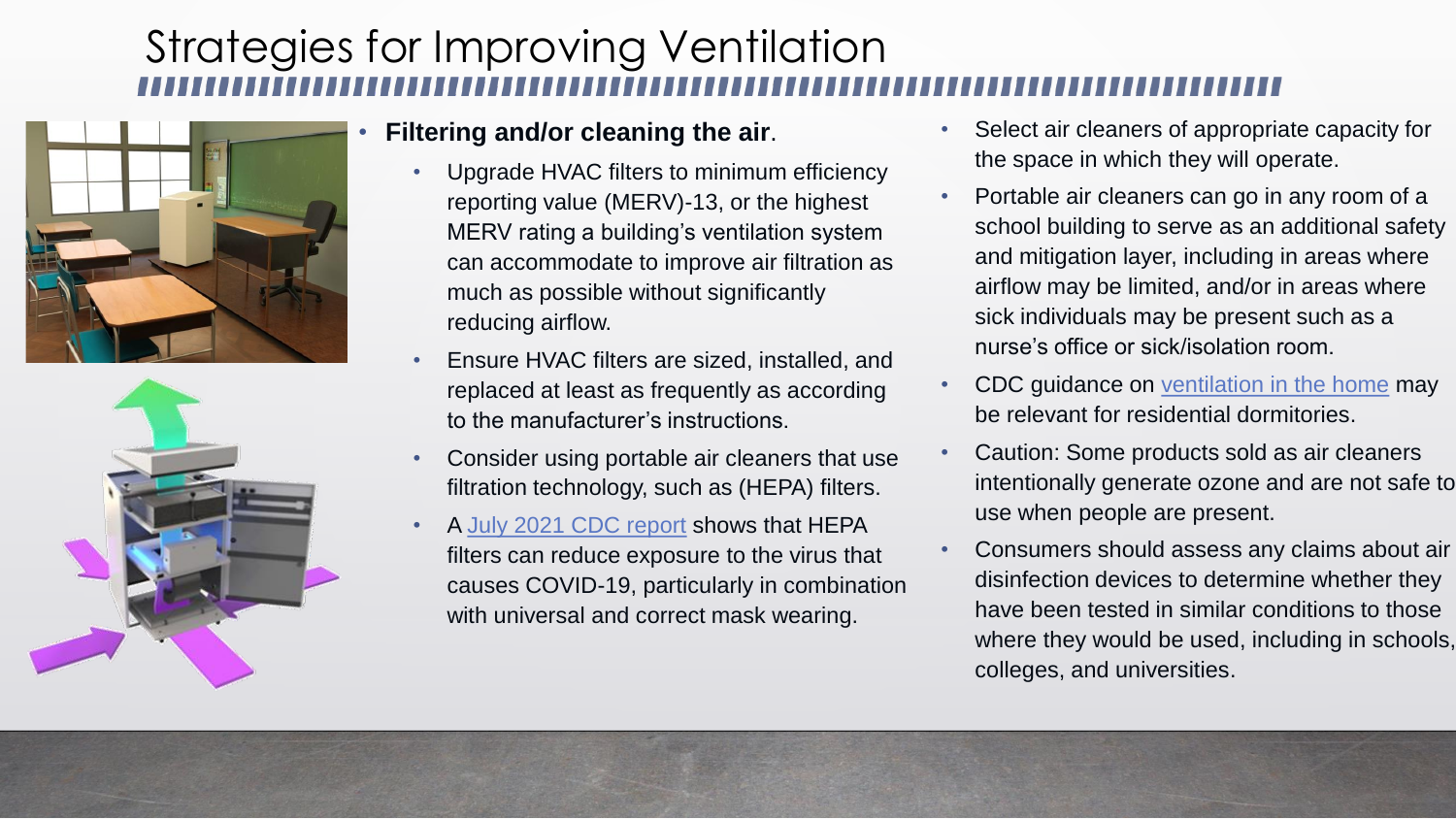- **Considering the use of portable carbon dioxide (CO2) monitors** to Verify how well air is circulating in classrooms and other spaces.
- School maintenance professionals may also use air flow capture hoods, anemometers, and qualitative tracer techniques to assess airflow.
- Additional information on using portable CO2 monitors is available in the [CDC Ventilation FAQ](https://www.cdc.gov/coronavirus/2019-ncov/community/ventilation.html#Ventilation-FAQs.) related to CO2 monitors.

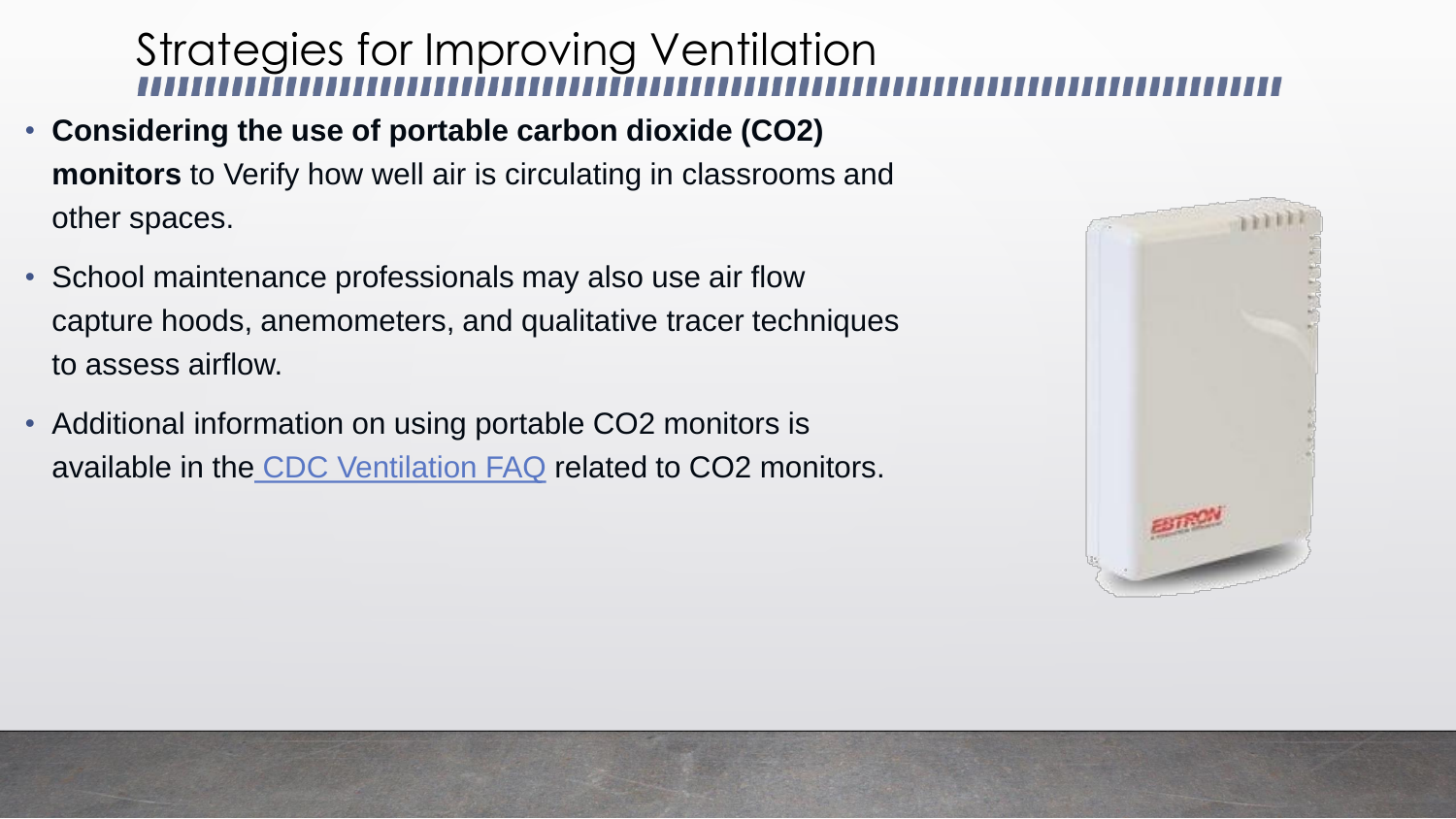

- **Communicating clearly to school communities, parents, students, faculty, and staff** in a language they can understand and in accessible formats, including on district, school, college, or university webpages, how you are assessing and improving ventilation.
	- For example, some districts have performed school building ventilation walk-throughs with community leaders to assess needs and share results and plans for how to improve ventilation.
	- Walking through school or IHE buildings with custodial engineers, parent leaders, teacher or faculty leaders, students, and others is one way to educate your community on how ventilation works within your educational spaces and assess ways that you can target upgrades and updates.
	- Some districts and school leaders have created videos touring the ventilation systems of school buildings and explaining the strategies deployed for effective ventilation in plain language to parents so they understand the school's approach.
	- In all cases, school leaders can share the ways rooms have been prepared to maximize air flow for in-person learning.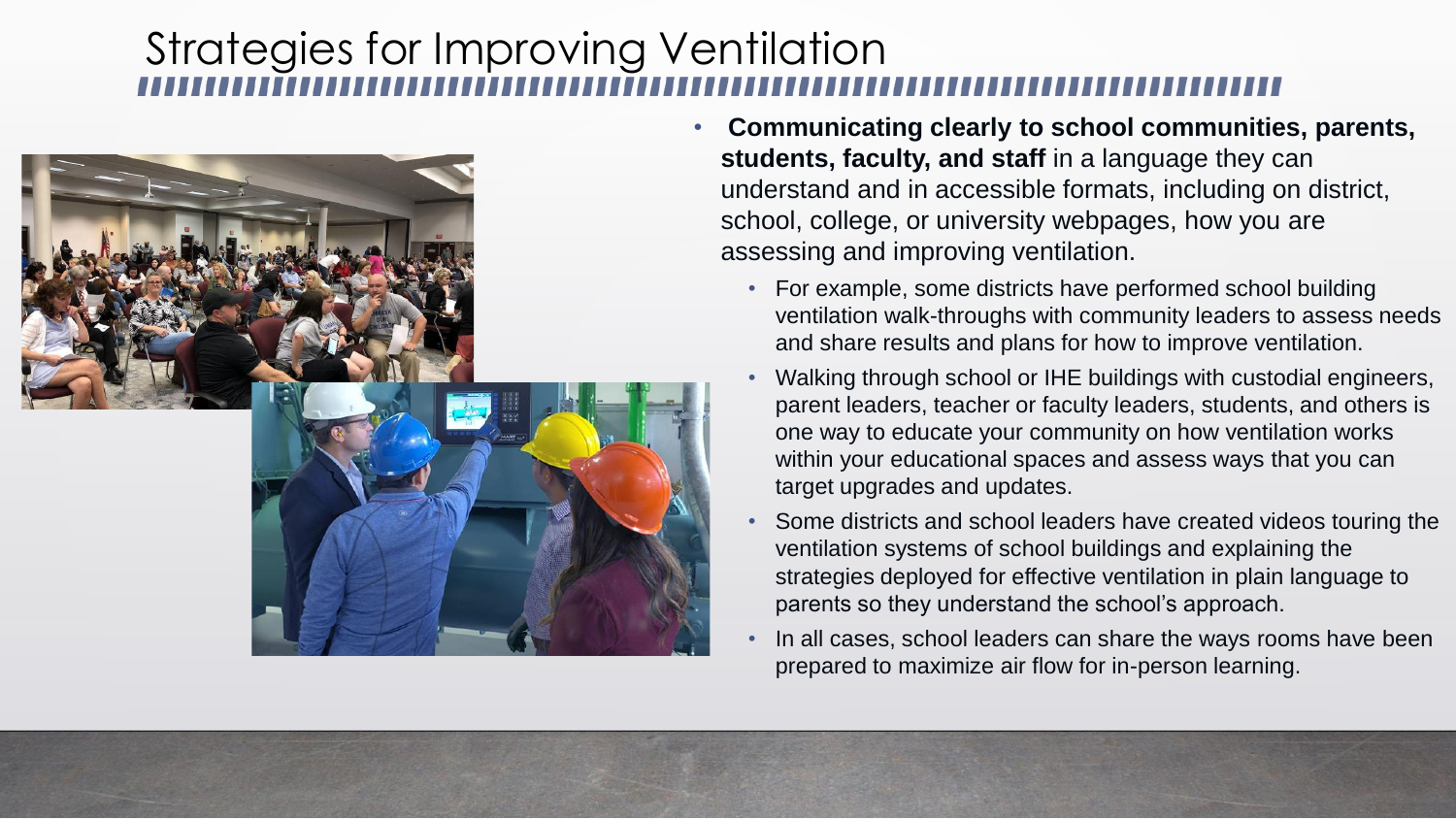### Legal Disclaimer

• Other than statutory and regulatory requirements included in the document, the contents of this guidance do not have the force and effect of law and are not meant to bind the public. This document is intended only to provide clarity to the public regarding existing requirements under the law or agency policies. This document contains resources (including links to those resources) that are provided for the user's convenience. Inclusion of these materials is not intended to reflect their importance, nor is it intended to endorse any views expressed or products or services offered. These materials might contain the views and recommendations of various subjectmatter experts, as well as hyperlinked text, contact addresses, and websites to information that other public and private organizations created and maintain. The opinions expressed in any of these materials do not necessarily reflect the positions or policies of the Department. The Department does not control or guarantee the accuracy, relevance, timeliness, or completeness of any outside information included in these materials.